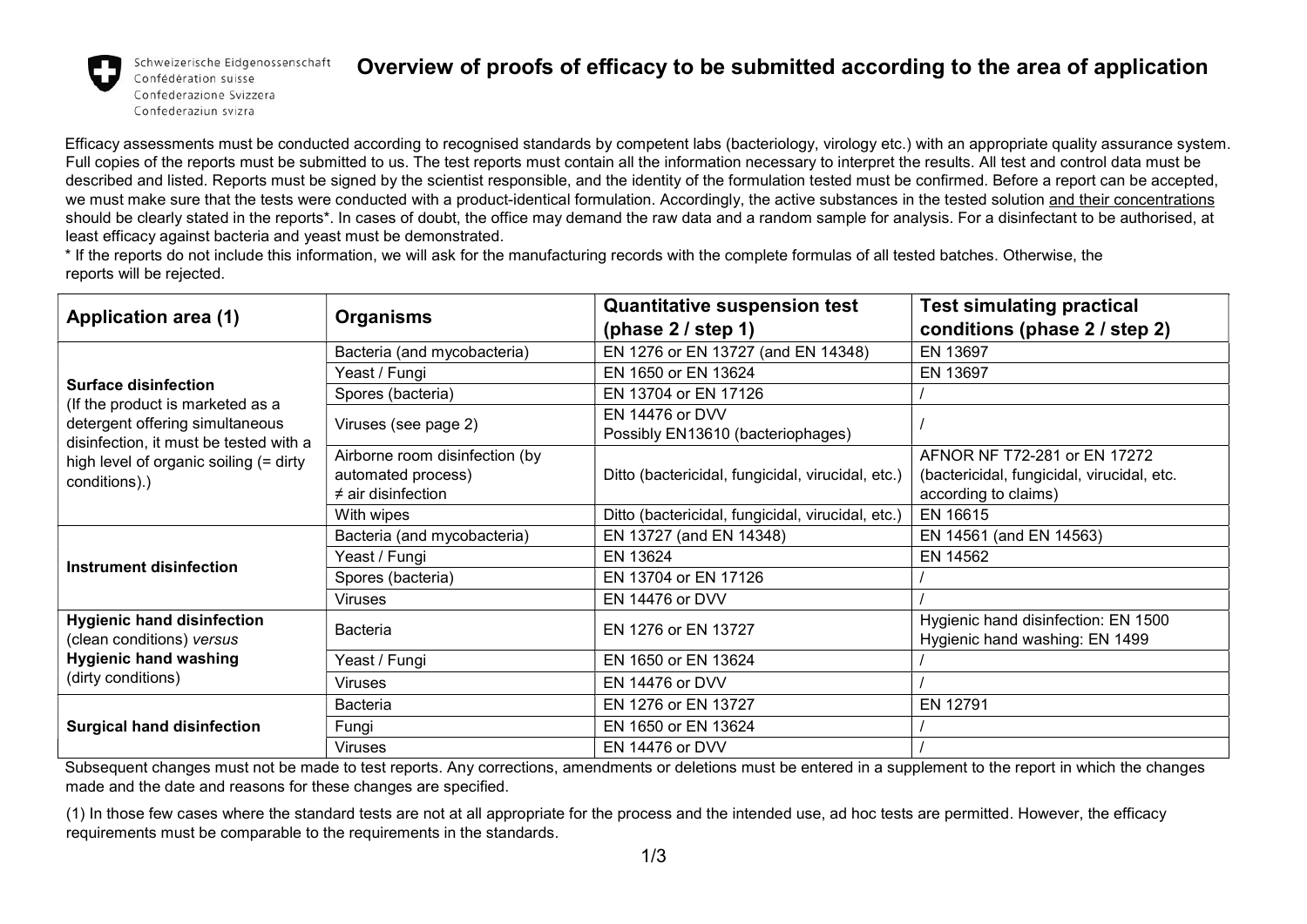

Schweizerische Eidgenossenschaft Confédération suisse Confederazione Svizzera

Confederaziun svizra

## Overview of proofs of efficacy to be submitted according to the area of application

## Virucidal activity

Viruses represent a special case. They exist in a wide variety of forms, and laboratory culture methods can sometimes prove difficult to perform. A CEN standard with a suspension test exists for viruses and is required. Tests simulating practical conditions are also existing but are not required for A<sub>N</sub>.

In Switzerland, a disinfectant may be described as "virucidal" only if it has been successfully tested against several virus types. The term "virucidal activity" indicates general efficacy against viruses. Rare viruses can be more resistant than those that are tested. We have adopted the list of viruses set out in standard EN14476. For some years this standard has specified three levels reflecting the sensitivity of the viruses: "virucidal activity against enveloped viruses", "limited spectrum virucidal activity" and "virucidal activity".

The claim "virucidal activity" indicates general efficacy against viruses.

The claim "limited spectrum virucidal activity" means that the product is effective against enveloped viruses (see EN14476, Annex A) and against the adenovirus, norovirus and rotavirus.

The claim "enveloped viruses" indicates activity against all enveloped viruses.

|                                                              | <b>Virucidal activity against</b><br>enveloped viruses | <b>Limited spectrum virucidal</b><br>activity         | <b>Virucidal activity</b>                             |
|--------------------------------------------------------------|--------------------------------------------------------|-------------------------------------------------------|-------------------------------------------------------|
| At least tested viruses<br>(hands, surfaces,<br>instruments) | Vaccinia virus                                         | Adenovirus<br>Murine norovirus                        | Poliovirus<br>Adenovirus<br>Murine norovirus          |
| Additional claim                                             | Each additional enveloped<br>virus *                   | Each additional enveloped or<br>non-enveloped virus * | Each additional enveloped or<br>non-enveloped virus * |

\* If another virus is listed on the label in addition to the general claim – for example "active against enveloped viruses" – appropriate test results for this other virus should exist.

References

Standard EN 14476 "Chemical disinfectants and antiseptics – Virucidal quantitative suspension test for chemical disinfectants and antiseptics used in human medicine - Test method and requirements (phase 2, step 1)"

Prüfung und Deklaration der Wirksamkeit von Desinfektionsmitteln gegen Viren. Bundesgesundheitsblatt Gesundheitsforschung und Gesundheitsschutz 2004. Bd 47:62-66

"Leitlinie der Deutschen Vereinigung zur Bekämpfung der Viruskrankheiten e.V. und des Robert Koch-Institutes zur Prüfung von Chemischen Desinfektionsmittel auf Wirksamkeit gegen Viren in der humanmedizin". Hyg. Medizin 2008. 33: 315-322.